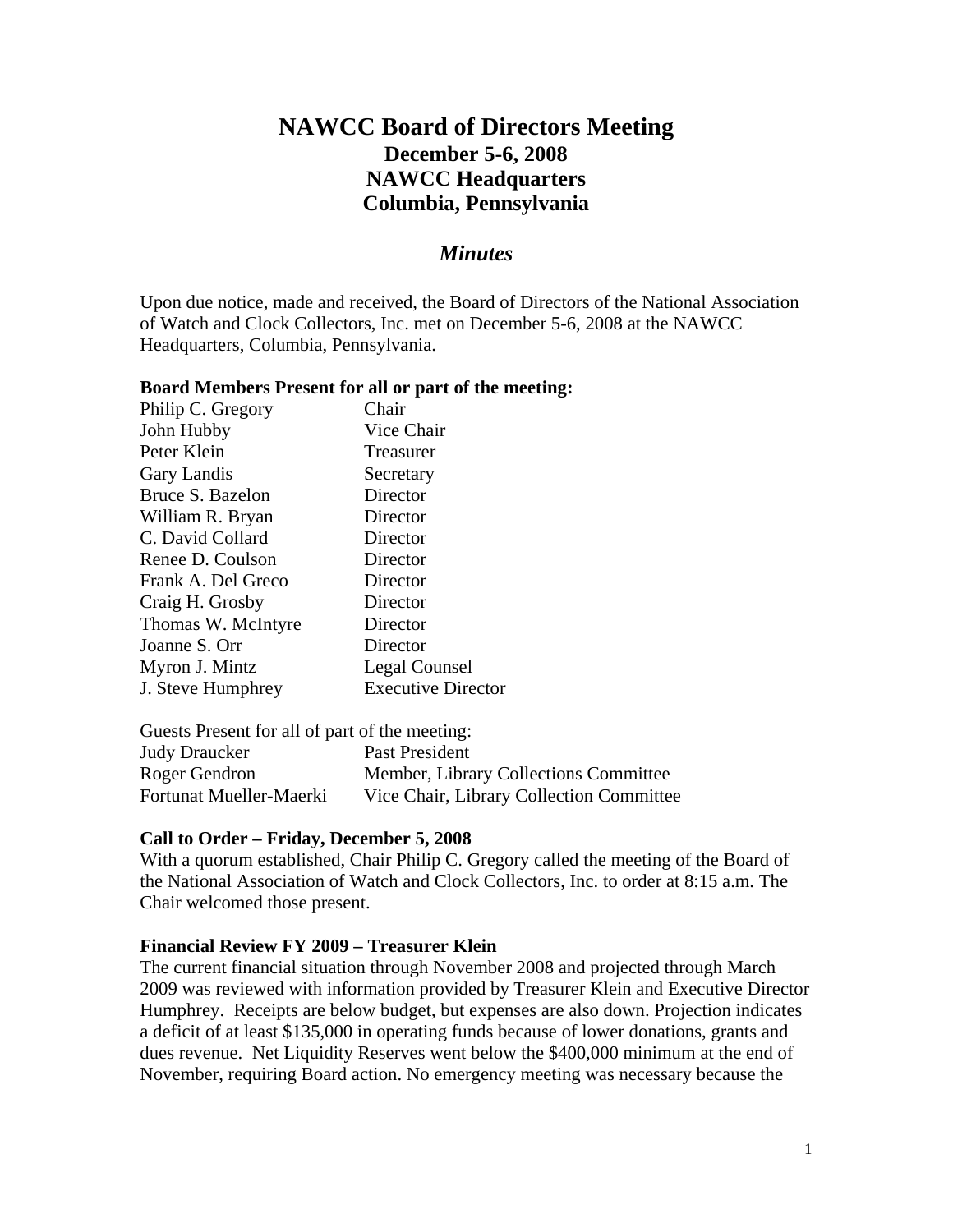December Board meeting was scheduled. This reserve requirement is a trip wire to allow the Board to review the business plan and change if warranted.

It was noted that present Bylaw requirements for approval of emergency meetings make such meetings virtually impossible to convene in a timely manner. The Board needs to address the requirements and provide a workable procedure..

### **FY 2010 Budget Review – Finance Committee – Treasurer Klein**

Treasurer Klein presented and reviewed the Finance Committee proposed budget through 2012, with actuals through 2008. Income is down, due to lack of Pennsylvania State Grants, membership decreases, decreases in charitable giving, the economy, etc. In light of this situation, expenses have been reduced for the 2010 budget. The budget will be addressed for approval in the Saturday session.

**Action Item Status Reports** were given on the following subjects:

- **Spot A Clock** Approximately 500 clocks now in database. Director Orr recommended using PowerPoint presentation for publicity, contact and/or partner with state historical societies. Director Del Greco questioned the value of the program. Others suggested encouragement of Chapter projects, including restoration. Director Orr agreed to review future of this program and report to the Board.
- **Research Committee Strategic Plan** Director Bryan furnished several suggested actions that the Research Committee could be chartered to undertake. He will continue discussions with the committee to determine future action.
- **Library Collection Plan** Director Grosby presented details of this plan. A mission statement is being prepared, work is continuing on revenue generation ideas and an ongoing scanning process by volunteers is occurring.
- **Education**  Director Coulson provided a written summary of all educational projects underway., Copies are available for those interested.
- **Message Board Use** Director McIntyre stated that six Directors are registered users on the NAWCC Message Board.. A new name is under consideration to more accurately reflect its purpose, such as the NAWCC Community Center.
- Music Box Society support for 2009 National Treasurer Klein reported that obtaining support had not been successful and there are no plans for a show at the national.
- **Directive copies for Board members** Vice Chair Hubby provided current copies of the two documents "Standing Rules" and "Motions and Directives of the Board" to all Board members by email. Copies of committee operating procedures from the "Red Book" will be provided later.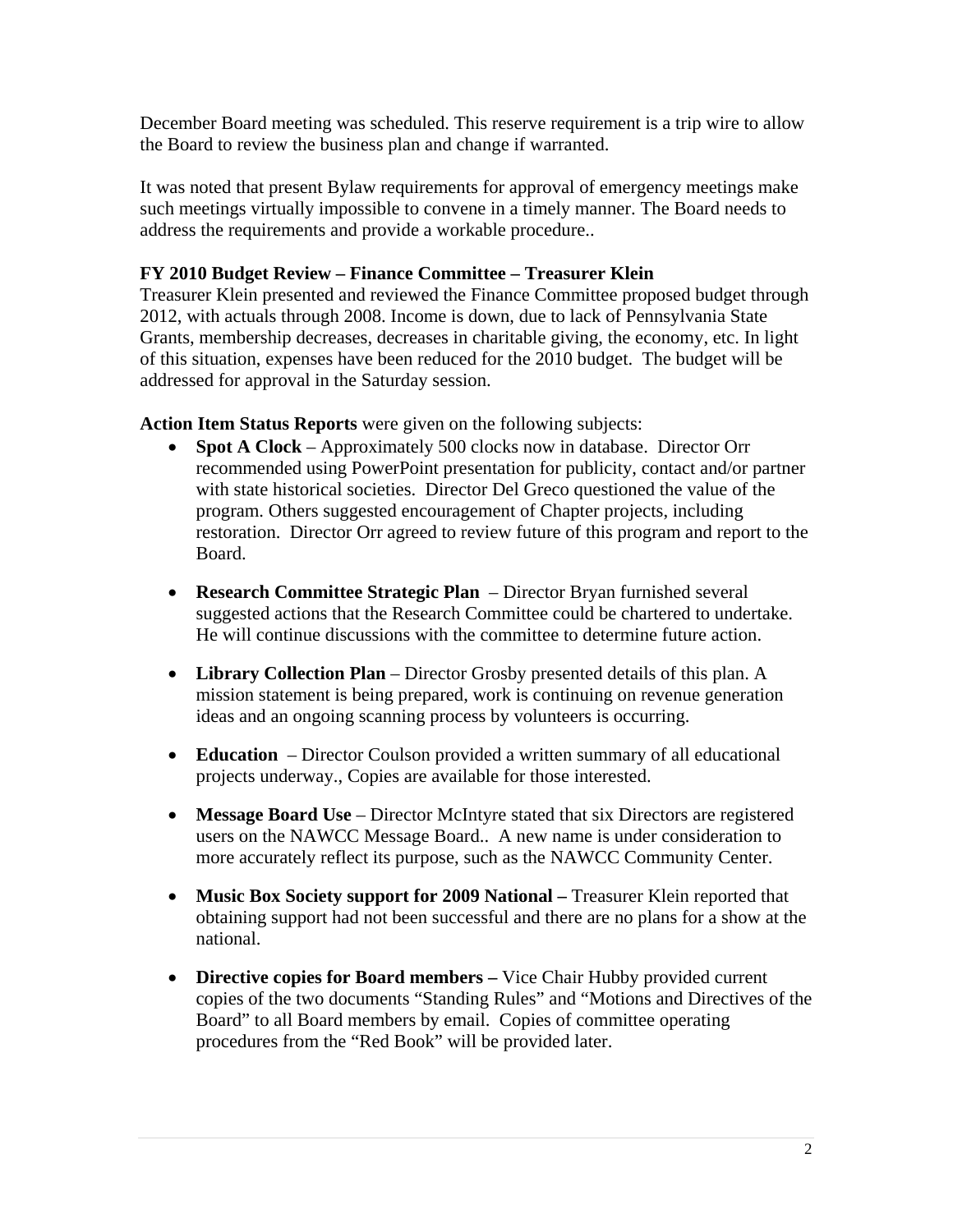#### **Business Plan Review**

A discussion was held concerning the Action/Business Plan that Chair Gregory previously issued (dated May 30, 2008). Each Director provided a status update of the area of responsibility he/she had volunteered for at that time. These included: Education, Director Coulson; Museum, Director Bazelon; Publications, Director Bryan; Library, Director Grosby; Membership, Director Orr; Chapters, Director Collard; School of Horology, Treasurer Klein; Conventions, Secretary Landis; Web Presence, Director McIntyre; Development, Director Del Greco; Board Operations, Vice Chair Hubby; and National Operations, Chair Gregory.

Executive Director Humphrey was asked to prepare a business plan for 2009. The Board will review, critique, and provide feedback.

Listed below are a few highlights of the above reports. This list is not inclusive and should be of interest to the membership.

- Need funds to expand the educational activities, e.g., online programs.
- Need to continue publicizing museum to the members. Keep using magazines, and consider YouTube.
- As money becomes available, will build an online site for NAWCC publications.
- Library catalogs are now online. Periodicals will be online by the end of 2008. Working toward new software for the future.
- The major chapter membership growth is Japan, followed by San Fernando, California, and the Ohio Buckeye Chapter third.
- The Chapter Charter document is completed and ready for Board approval, to be issued to all Chapters within the next few weeks.
- The Chapter Handbook is ready for Board approval; to be issued together with the Chapter Charter documents
- Recommend that the Chapter Relations Committee write a column for the Bulletin. The Development Committee should interrelate with the Chapter Relations Committee. Should work together to accomplish fundraising. Also, work more closely globally to promote NAWCC.
- The 2010 Convention will be at York, Pennsylvania.
- It was suggested that the NAWCC Bylaws be simplified. They are too complex and this prevents effective management of the society.

A recess was called at 12:15 p.m.

The meeting was reconvened at 1:00 p.m. with Chair Gregory presiding.

**MOTION:** Made by Treasurer Klein and seconded by Director Del Greco: That the NAWCC Board of Directors go into Executive Session to discuss skills required of future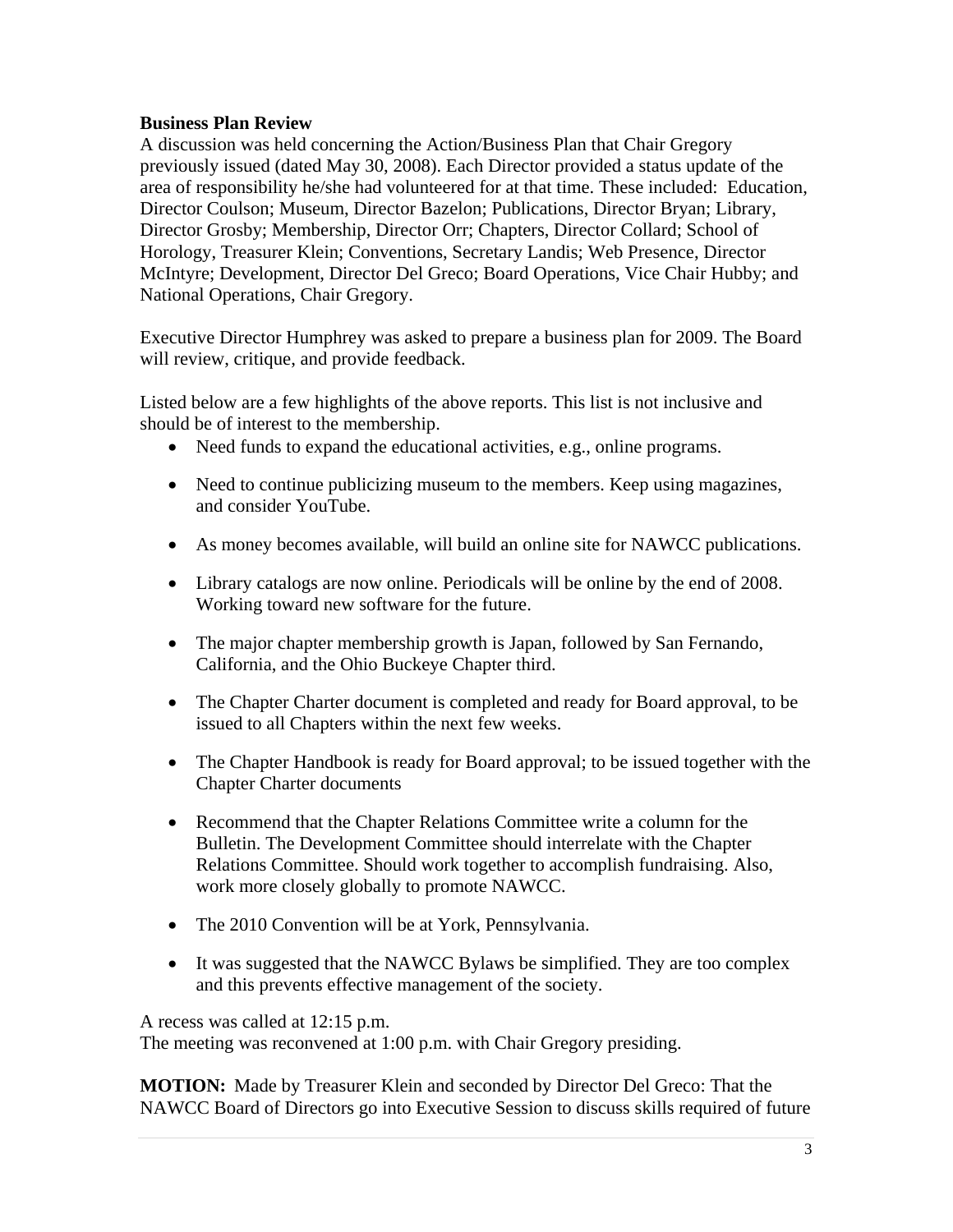board members, to discuss NEC candidate selection criteria involving personal information and future needs and activities. Motion approved. Voting yea: Bazelon, Bryan, Collard, Coulson, Del Greco, Grosby, Hubby, Klein, Landis, McIntyre, Orr. Voting nay: none.

Chair Gregory declared at 1:30 p.m. that the Executive Session was concluded with no decisions or actions taken.

**MOTION:** Made by Director Del Greco and seconded by Director Grosby: Resolved: Article VIII. CONVENTIONS AND REGIONAL MEETINGS, Sections 1 – 6 are renumbered as Sections  $2 - 7$ , with a new Section 1 added as follows:

Section 1. Purposes of National Conventions and Regional Meetings The purposes of national conventions and regional meetings are:

- (a).To provide an opportunity to educate Members and the public in all areas of horology;
- (b).To provide a venue where Members can exchange horological items and acquire parts and supplies for the repair, restoration, and conservation of such items;
- (c).To provide a convenient location where special interest chapters and committees may hold meetings;
- (d).To provide an opportunity to promote camaraderie and discussion among Members, and among Members and the public;
- (e).To provide a convenient location to present awards to deserving individuals;
- (f). To provide opportunities to present to the public the benefits and services offered by membership, using the policies (e.g., escorted visitor policy) contained within these Standing Rules.
- (g).To provide a convenient location for a representative of the Board of Directors to share the current status and future plans of NAWCC;
- (h).In the case of national conventions, to provide a convenient location for the Annual Membership Meeting; and
- (i). In the case of national conventions, to produce a substantial cash surplus from the event. In the case of regional meetings, it is up to the hosting chapters as to the amount of surplus, if any, to be produced.

Motion approved. Voting yea: Bazelon, Bryan, Collard, Coulson, Del Greco, Grosby, Hubby, Klein, Landis, McIntyre, Orr. Voting nay: none.

A recess was called at 5:30 p.m. The meeting was reconvened at 5:45 p.m. with Chair Gregory presiding.

**MOTION:** Made by Treasurer Klein and seconded by Vice Chair Hubby: Resolved: That the NAWCC Board of Directors go into Executive Session to discuss personnel issues. Voting yea: Bazelon, Bryan, Collard, Coulson, Del Greco, Grosby, Hubby, Klein, Landis, McIntyre, Orr. Voting nay: none.

Chair Gregory declared at 7:30 p.m. that the Executive Session was concluded with no decisions or actions taken.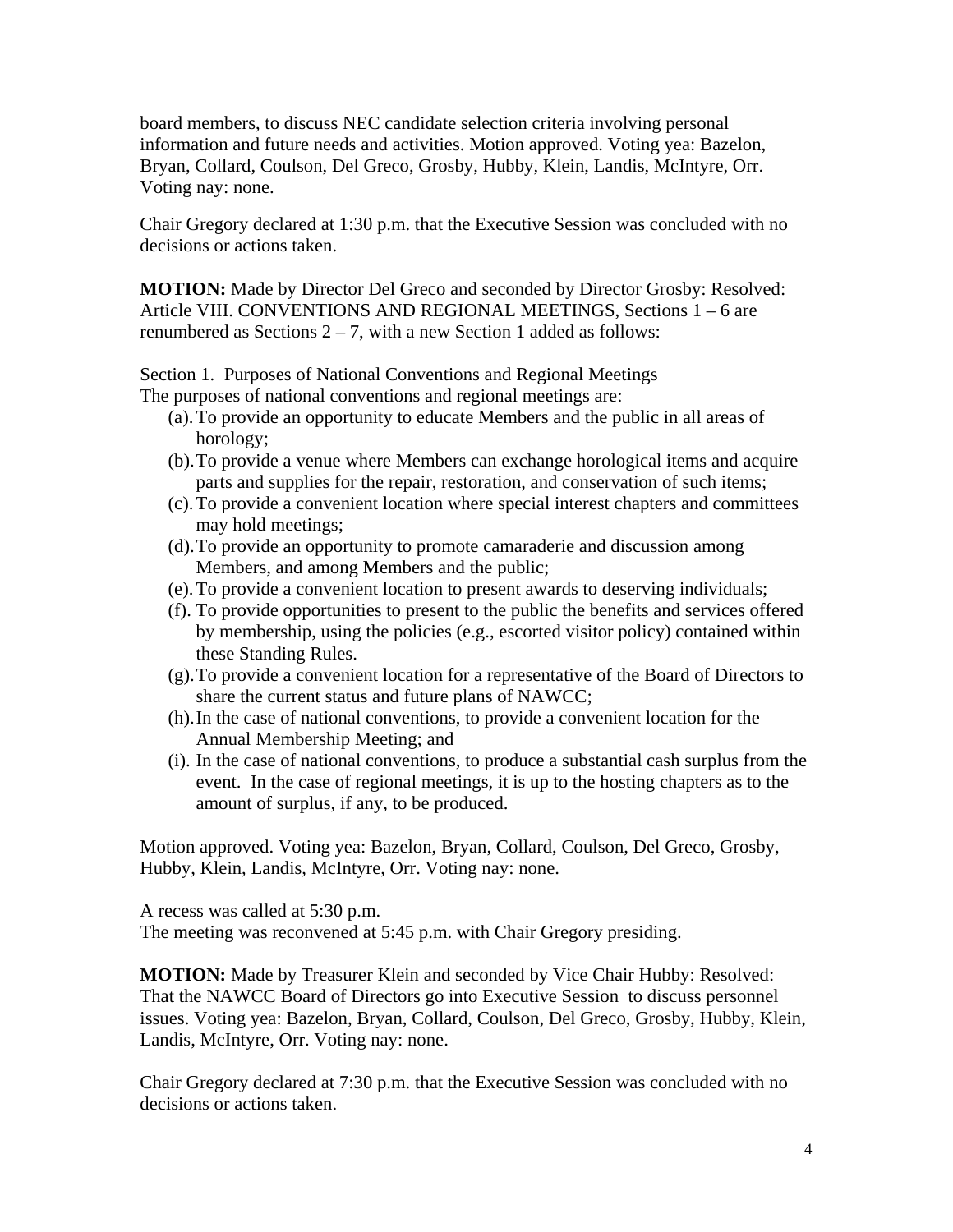**MOTION:** Made by Treasurer Klein and seconded by Director Coulson: Resolved: That the meeting be recessed until 8:00 a.m. on Saturday, December 6, 2008. Motion approved. Voting yea: Bazelon, Bryan, Collard, Coulson, Del Greco, Grosby, Hubby, Klein, Landis, McIntyre, Orr. Voting nay: none.

#### **Saturday, December 6, 2008**

Having ascertained the presence of a quorum, the NAWCC Board of Directors meeting was reconvened by Chair Gregory at 8:00 a.m.

**MOTION:** Made by Vice Chair Hubby and seconded by Treasurer Klein: Resolved: Permission is hereby given to allow Director Del Greco and Member Judy Draucker to release to the NEC or others, at their discretion, criteria collected in the first Executive Session regarding skills suggested for future NAWCC Board of Director members. Motion approved. Voting yea: Bazelon, Bryan, Collard, Coulson, Del Greco, Grosby, Hubby, Klein, Landis, McIntyre, Orr. Voting nay: none.

### **2010 York, Pennsylvania Convention Update**

Lee Davis, the 2010 York, Pennsylvania Convention Coordinator joined the meeting. A discussion was held with positive reaction by all attendees. Suggestions were solicited from the Board of Directors. The dates selected for the convention are June 16-20, 2010. Lee has asked for suggestions and input from everyone. The preliminary 2010 Convention was approved at the last meeting. The final budget will be presented on or before May 1, 2009.

**MOTION:** Made by Director Coulson and seconded by Director McIntyre: A review has been completed by the Ethics Task Force (Tom Brown, AR; Tom Spittler, OH; Nick and Judy Bonura, LA; Patti Moore, OH; Barbara Barnes, CA; Janet Oechsle, NY and Douglas Minty, Australia) of the Employee Conduct and Work Rules Section of the NAWCC's Employee Handbook. The suggested changes have been provided to the Executive Director and a motion is made requesting the Executive Director to develop a separate ethics section to be incorporated in the Employee Handbook using any suggested changes as needed. The Ethics Document will be presented to the Board of Directors for approval. Motion approved. Voting yea: Bazelon, Bryan, Collard, Coulson, Del Greco, Grosby, Hubby, Klein, Landis, McIntyre, Orr. Voting nay: none.

**MOTION:** Made by Vice Chair Hubby and seconded by Treasurer Klein: Resolved: That the revised Board of Directors Code of Ethical Conduct as presented by the Ethics Review Task Force, be and is herewith approved. Motion approved. Voting yea: Bazelon, Bryan, Collard, Coulson, Del Greco, Grosby, Hubby, Klein, Landis, McIntyre, Orr. Voting nay: none.

**MOTION:** Made by Director Coulson and seconded by Secretary Landis: Resolved: That the recommended Members Code of Ethical Conduct as presented by the Ethics Review Task Force be and is herewith approved. Motion approved. Voting yea: Bazelon, Bryan, Collard, Coulson, Del Greco, Grosby, Hubby, Klein, Landis, McIntyre, Orr. Voting nay: none.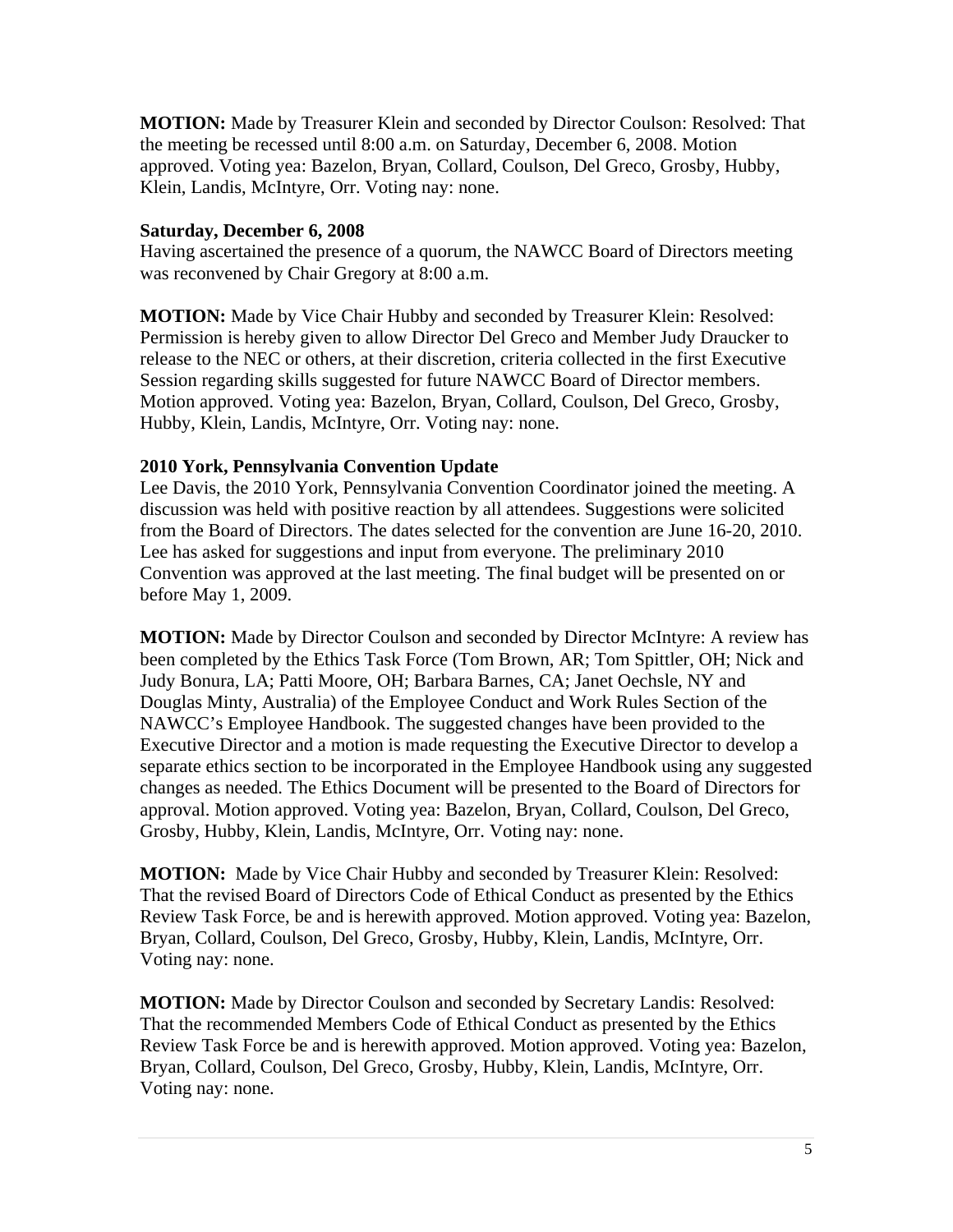**MOTION:** Made by Director Collard and seconded by Secretary Landis: Resolved: That a new Chapter Charter Document be approved and adopted for the purpose of renewal of the charter for all existing NAWCC Chapters and for chartering of new chapters authorized subsequent to this directive. Further, that individual charter documents for each existing chapter be prepared and forwarded to the chapters for their signature and confirmation of acceptance, to be completed and returned to the Executive Director for permanent record by June 1, 2009. Motion approved. Voting yea: Bazelon, Bryan, Collard, Coulson, Del Greco, Grosby, Hubby, Klein, Landis, McIntyre, Orr. Voting nay: none.

The proposed document, appropriately modified for existing and new chapters, may be found at http://www.nawcc.org/headquarters/members/Chapter\_Charter\_Proposal.pdf

**MOTION:** Made by Director Collard and seconded by Director Coulson: Resolved: That a revised Chapter handbook (draft dated 12-04-08) is approved pending editorial modification. Motion approved. Voting yea: Bazelon, Bryan, Collard, Coulson, Del Greco, Grosby, Hubby, Klein, Landis, McIntyre, Orr. Voting nay: none.

#### **Regional Meetings Offering a Public Day**

Vice Chair Hubby provided a statistics report for all regional meetings offering a public day (copy attached). Five out of the seven regional meetings who offered a public day increased total attendance. Options were discussed regarding "buyer orientation" as well as other options. It was suggested that the Board of Directors should control the public day and set parameters. The report was discussed with no further action required.

**MOTION:** Made by Director Bazelon and seconded by Director Collard: Resolved: That the Board of Directors approve the October, 2008 list of items recommended for deaccession from the permanent collections of the NAWCC Museum, as recommended and revised by Museum Staff and the NAWCC Museum Collections Committee. Motion approved. Voting yea: Bazelon, Bryan, Collard, Coulson, Del Greco, Grosby, Hubby, Klein, Landis, McIntyre, Orr. Voting nay: none.

#### **Deaccession at 2009 National Convention**

A discussion was held with Director Bazelon regarding the deaccession of the museum items at the Grand Rapids National Convention in June 2009. It was agreed that this presented a good opportunity to hold an auction in order to dispose of these items. This approach will be further pursued by Chair Gregory and Director Bazelon.

#### **Internet Strategy and Background**

Director McIntyre provided a report regarding future approaches and the opportunities for NAWCC to increase income by using online approaches. It was agreed that Director McIntyre should be commended for his efforts in assisting Headquarters in all the IT systems development and implementation. He has spent a great deal of time on these endeavors.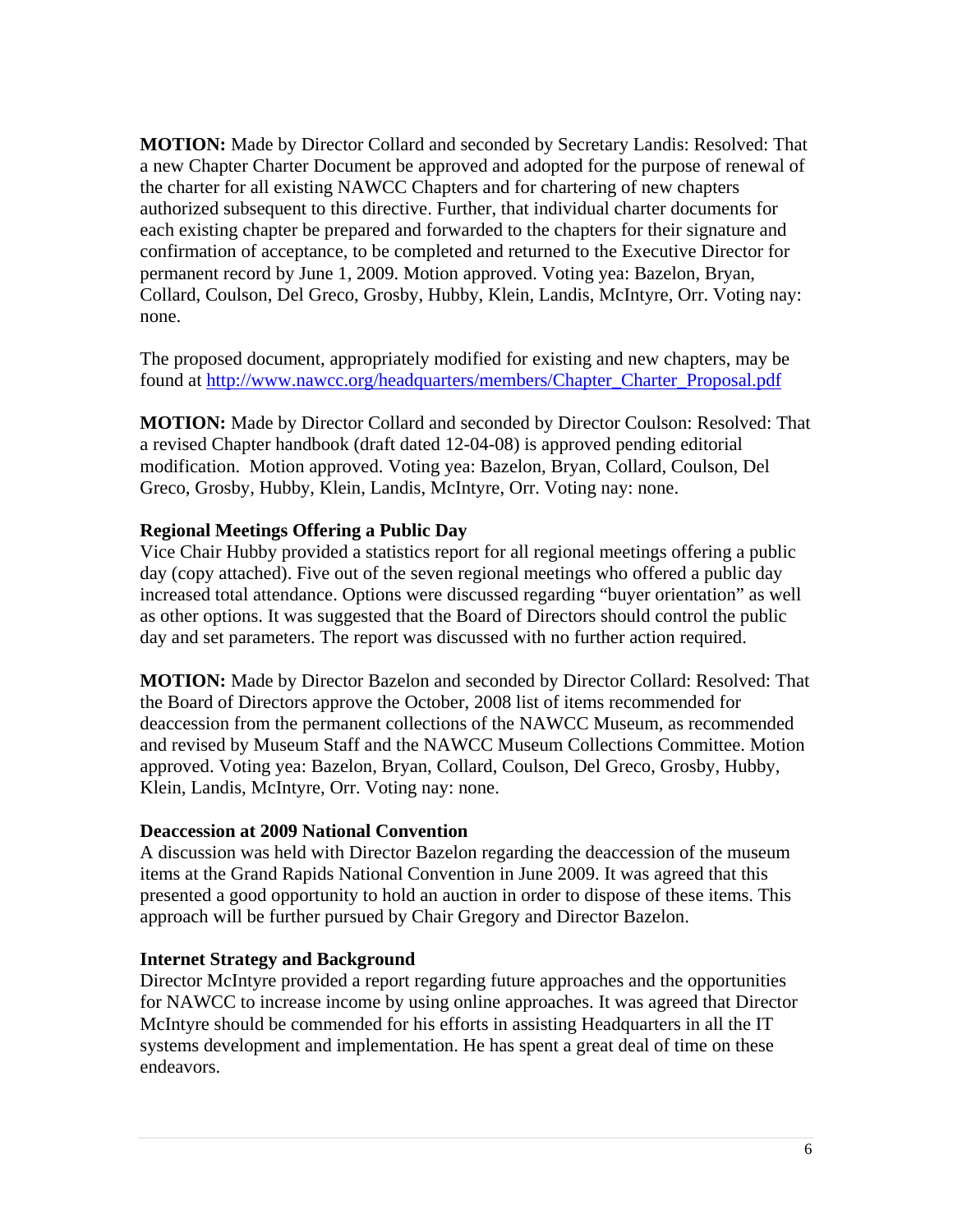One opportunity that was discussed is the possibility to provide auction services online. This will be further investigated with additional information to be provided by February 2009. No further action was taken.

## **Chapter 185**

Chapter 185 was discussed and the conclusion was that the Board will take no further action at this time.

**MOTION:** Made by Director Del Greco and seconded by Vice Chair Hubby: Resolved: The board of directors shall use the following guidance in selecting, orienting, and supervising a chairperson of the convention committee.

Part A: General

- 1. The purpose of the convention committee is to ensure that national conventions and regional meetings are planned, scheduled, and conducted fairly, with low risk (liability), and in accordance with NAWCC's bylaws and standing rules.
- 2. The convention committee chair and his committee members shall take overall direction from the board. In case of disputes and irreconcilable differences in opinions, the board makes the final decision.
- 3. The convention committee chair shall populate his committee with the skills necessary to complete the required assignments, tasks, and projects.
- 4. The convention committee chair shall generate an annual report of activities, including statistics covering the last year's national convention and regional meetings. Such statistics shall include, but not be limited to, number of attendees, number of tables sold, various costs to attendees, etc. The report shall be due and submitted to the board chair one month prior to each national convention and a condensed report submitted to the editorial staff in time for publication in the October Bulletin.
- 5. The convention committee chair shall submit a detailed, next fiscal year committee budget to the board chair by November 1 of each year, with a copy to the executive director, for board approval.
- 6. The convention committee shall maintain a collaborative posture with chapters hosting national conventions and regional meetings to ensure that the committee and those chapters work together.

Part B: Responsibilities

- 1. The convention committee shall ensure that national conventions and regional meetings meet the purposes of Article VIII, Section 1 of the standing rules.
- 2. The convention committee shall approve all national convention and regional meeting dates and submit those dates to the editorial staff in a timely manner for publication in the Bulletin and MART. The official calendar of conventions, regional meetings, and symposiums shall be owned by the convention committee.
- 3. The convention committee shall ensure that all conventions and regional meetings have the required liability insurance.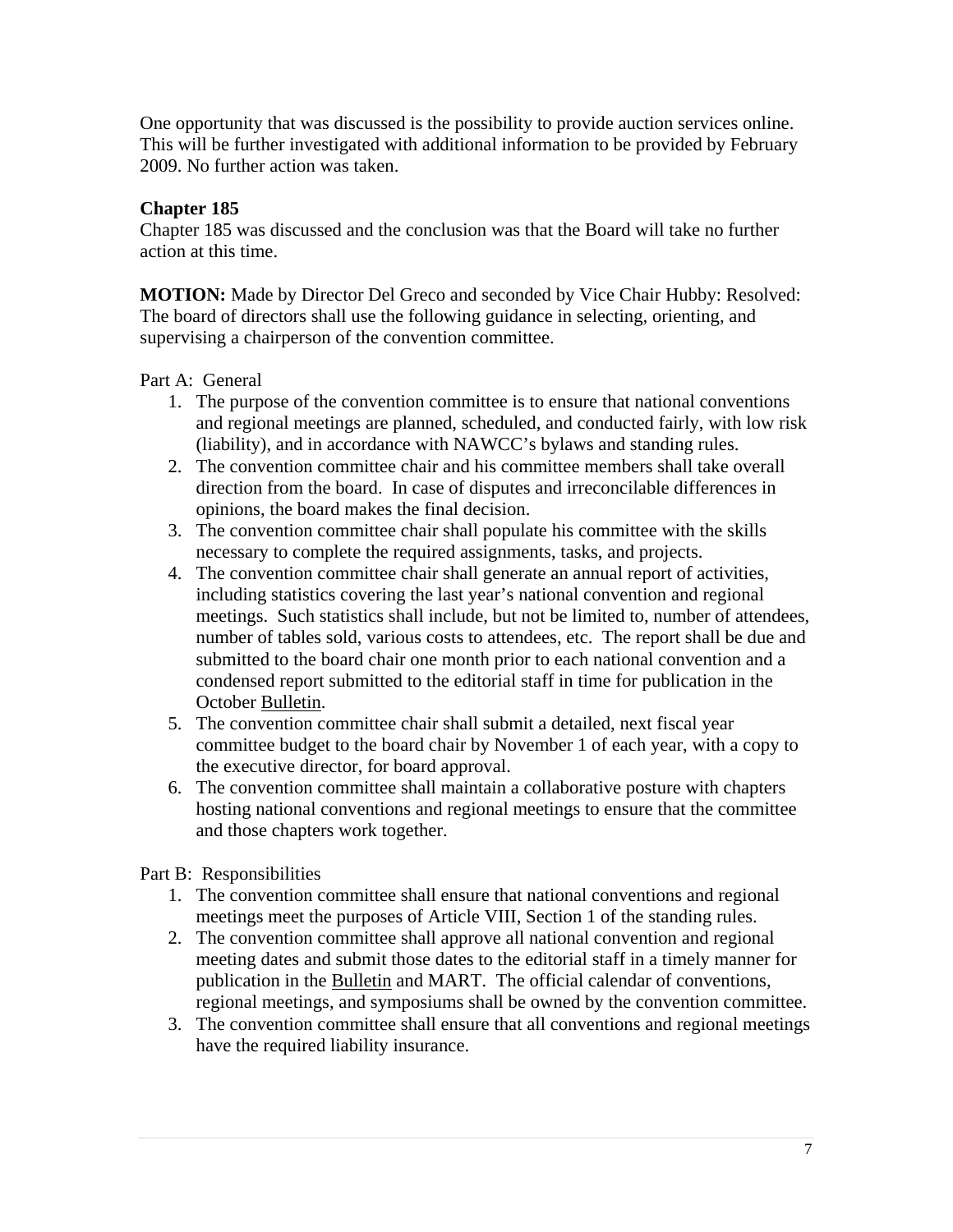- 4. The convention committee shall develop draft rules for allowing two or more regional meetings to be held on the same dates (or overlapping dates) and shall receive approval from the board before implementing such rules.
- 5. The convention committee shall participate in site selection for each national convention and ensure that the site is reasonable and adequate in size, facilities, and cost, and in proximity to reasonably priced lodging.
- 6. The convention committee shall ensure that contracts for national conventions are created and negotiated favorably toward the NAWCC and are submitted in a timely manner to legal counsel and the board for approval and signatures.
- 7. The convention committee shall ensure that the educational offerings at national conventions are balanced among members' interests.
- 8. The convention committee shall be responsible for preliminary and final national convention budgets and shall submit them, in a timely manner according to the standing rules, to the board for approval. The target minimum surplus for those budgets shall be \$50,000.
- 9. The convention committee shall ensure that a board-approved up-to-date convention handbook exists and is available to hosting chapters in both paper and electronic forms.
- 10. The convention committee shall periodically review public participation policies (i.e., Sponsored Visitors, Escorted Visitors, and Public Days) and report to the board recommended modifications and upgrades.
- 11. When appropriate, the convention committee shall provide to the board recommendations for improved regional meeting and national convention formats for consideration.
- 12. The convention committee shall ensure that regional committees are kept informed of the latest and most useful forms of registration software and arrange training if requested. The convention committee chair may choose to send a convention committee member to regional meetings to help with on-site registration software training and debugging issues provided that the convention committee member's travel expenses are paid for by the regional or the member himself.

Motion approved. Voting yea: Bazelon, Bryan, Collard, Coulson, Del Greco, Grosby, Hubby, Klein, Landis, McIntyre. Voting nay: Orr.

This motion is based upon a detailed analysis by Director Del Greco as well as the National Convention Task Force Committee Report dated November 28, 2007 (chaired by Secretary Landis).

Chair Gregory is responsible for recommending a Convention Chair to the Board of Directors from at least three potential candidates. Directors Grosby and Landis will advise. This will be accomplished by the June, 2009 Board of Directors meeting.

**MOTION:** Made by Vice Chair Hubby and seconded by Director Del Greco: Resolved: Having received written agreement from the 2009 Five States Regional Committee, that the 2009 Eastern States Regional be authorized to hold their meeting on the same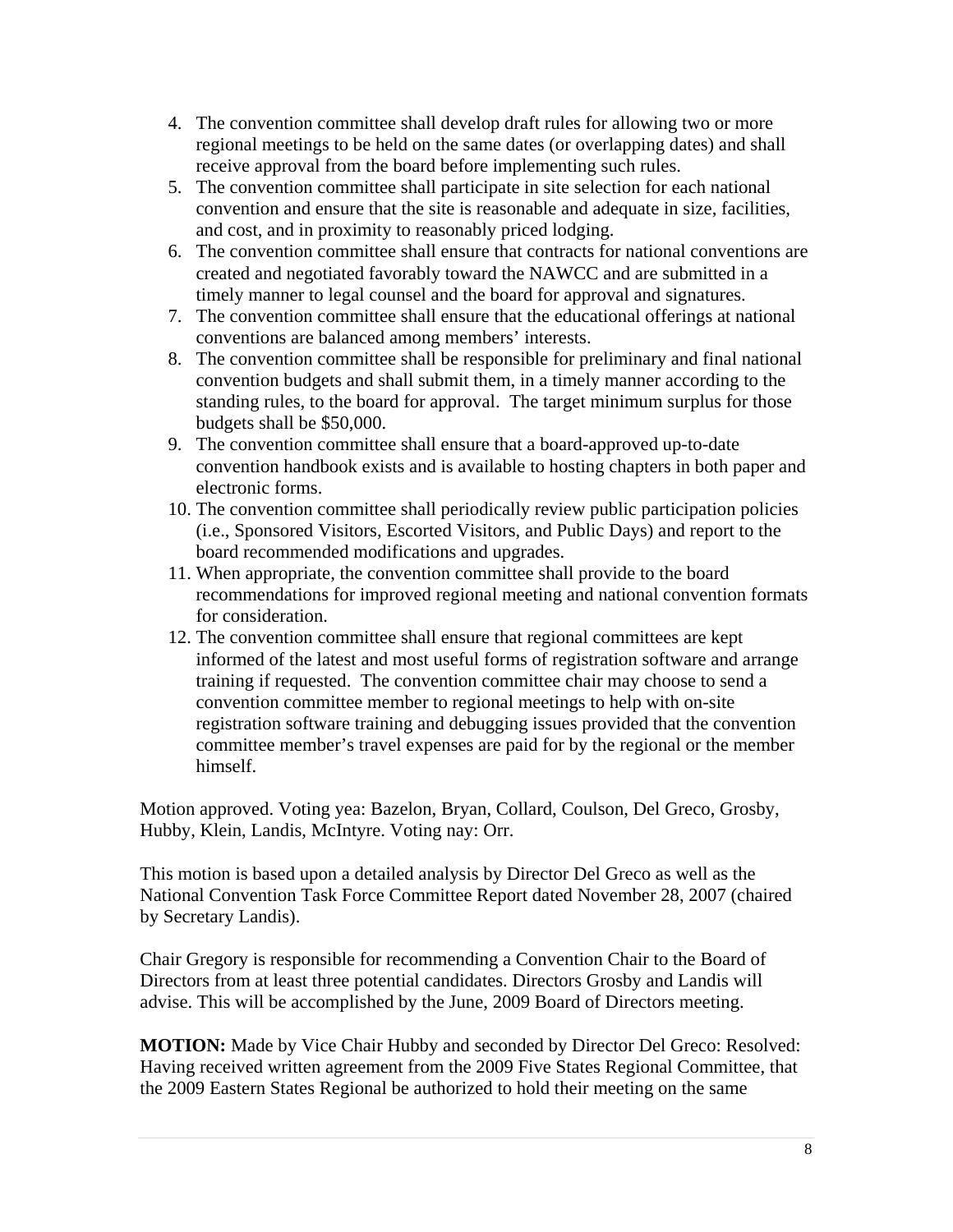weekend, being August 14-15, 2009. Motion approved. Voting yea: Bazelon, Bryan, Collard, Coulson, Del Greco, Grosby, Hubby, Klein, Landis, McIntyre, Orr. Voting nay: none.

**MOTION:** Made by Treasurer Klein and seconded by Vice Chair Hubby: Resolved: That the FY 2010 Budget be accepted as presented. Motion approved. Voting yea: Bazelon, Bryan, Collard, Coulson, Del Greco, Grosby, Hubby, Klein, Landis, McIntyre, Orr. Voting nay: none.

 Note that this budget includes an increase of regular membership dues of \$5.00, going from \$65.00 to \$70.00. This will be effective April 1, 2009, three years since the last increase. This is needed to ensure a balanced budget for FY 2010. The budget as discussed earlier includes a number of cost reductions however without the dues increase a shortfall would be expected due to the present economic situation in that lower revenues are expected from donations, grants and other non-dues income sources. The approved budget is posted on the web site under board and members documents.

**MOTION:** Made by Vice Chair Hubby and seconded by Treasurer Klein: Resolved: Due to economic conditions that have reduced the present market value of fixed income securities held in NAWCC reserves but not their maturity value or interest income to NAWCC, that the dollar value of Net Liquidity Reserves as defined in Article XII Section 5(d) of the Standing Rules be temporarily reduced to \$300 thousand for the period ending June 10, 2009. Further, that the Finance Committee shall monitor the status of these investments and report monthly to the Board of Directors. Motion approved. Voting yea: Bazelon, Bryan, Collard, Coulson, Del Greco, Grosby, Hubby, Klein, Landis, McIntyre, Orr. Voting nay: none.

Note that neither the contracted interest income nor the maturity value of the affected securities is expected to change prior to their maturity dates, thus the current market value is a "paper" decrease that would only apply if the NAWCC were to cash the securities now, which is NOT needed. There is no expectation of default or reduction in interest income, which is more than double available from CDs or other instruments. The Finance Committee will monitor and advise the Board as directed, with a formal review by the Board to be held again in the June 2009 meeting.

**MOTION TO ADJOURN:** Made by Director Coulson and seconded by Director Bazelon. Motion approved. Voting yea: Bazelon, Bryan, Collard, Coulson, Del Greco, Grosby, Hubby, Klein, Landis, McIntyre, Orr. Voting nay: none.

The meeting was adjourned at 6:20 p.m.

Respectfully submitted,

 Gary Landis Secretary